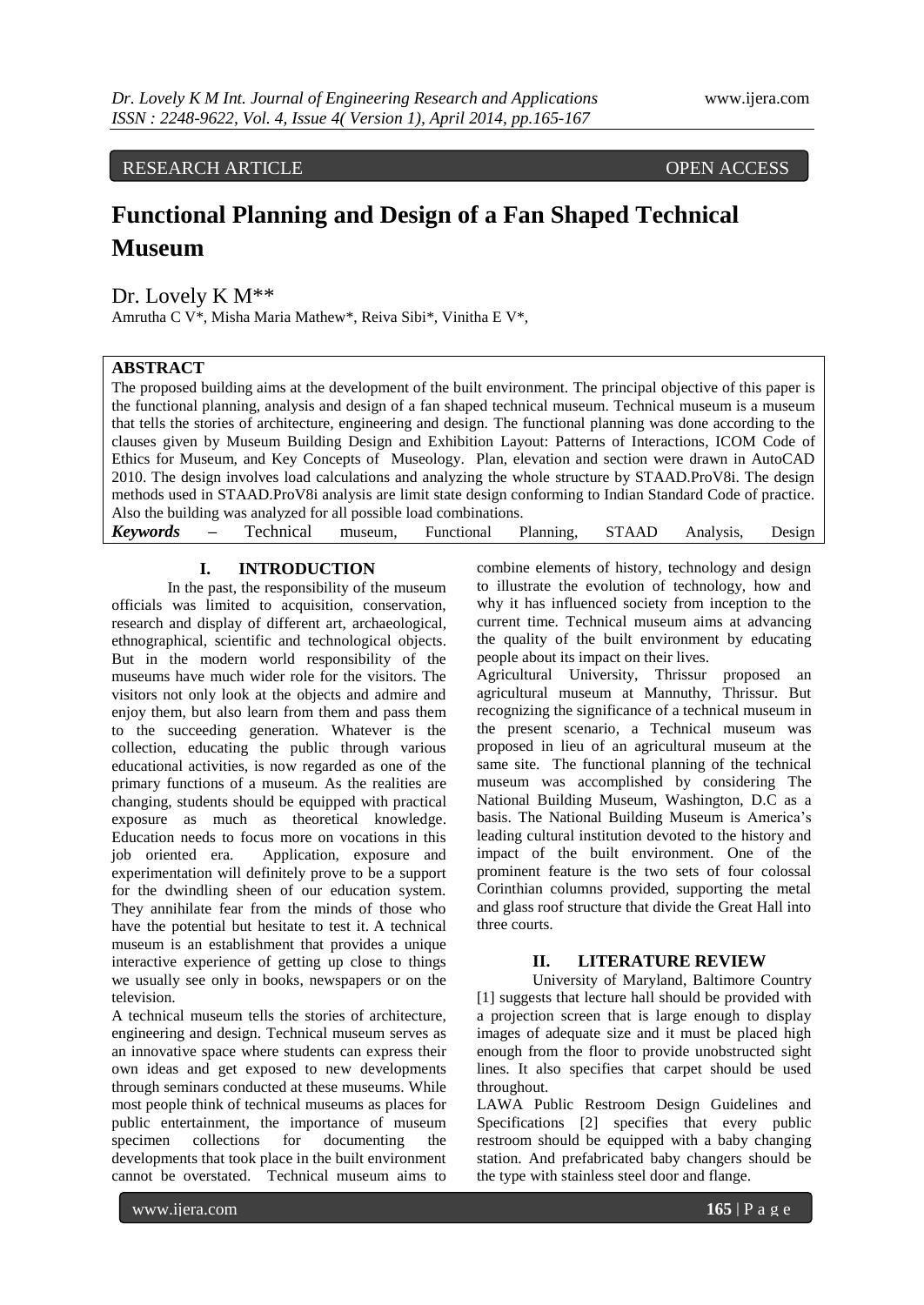City of Auckland Operative [3] , specifies that it should be ensured that all verandahs are continuous along the length and they express the structural technique employed to support the verandah.

Kali Tzortzi [4] suggests that the visitable space and gathering space should be well organized and should express informational dimension and social dimension. ICOM Code of Ethics for Museum [5], states that the governing body should ensure that institutional standards of health, safety, and accessibility apply to its personnel and visitors.

Key Concepts of Museology [6] specifies that architecture should be given due importance in design of museum. [7] five common pitfalls that could occur in planning of a technical museum.

#### **III. BASIC MUSEUM LAYOUT**

Considering 2294 sq. meter of total available built up area, a fan shaped structure was adopted to provide enough of walk through space for viewing objects in gallery. The fan shaped structure has many other advantages like better aesthetic appearance, symmetry and easy accessibility**.** 



### **Fig. 1 Basic Layout of Technical Museum**

The structure is divided into three main blocks and the remaining area is utilized for providing food court and toilets. Galleries are provided in Block I and Block II. Block III houses Lecture hall, Library and Administrative Wing. For easy accessibility Ticket Counter, Sales Counter, and Cloak Room is provided at the central portion.

# **3.1 DIMENSIONS**



#### **Fig.2 Plan of the Technical Museum**

An area of 415 sq. meters is provided for both the galleries. The Lecture Hall is designed for a maximum capacity of 120 occupants and an area of 165 sq. meters is allotted. Food Court has an area of 82 sq. meters and both Ladies toilet and Men's toilet has an area of 54 sq.meter each.

## **3.2 FLOORING**

Modern vinyl floor tile that resembles wood is used for gallery areas because of its low cost, durability, and ease of maintenance. If properly installed, vinyl tiles can be easily removed and replaced when damaged and are available in a variety of colours from several major flooring manufacturers. Porcelain is much harder than ordinary ceramic tiles and is usually selected, despite its higher price etc. in areas where strength is more important, such as floors and commercial use, or in areas of high wear and hard knocks.

# **3.3 LIGHTING**

The main galleries are naturally lit throughout - a risky strategy, and one that would horrify many curators, since daylight has many moods, some kind to paintings, some cruel. So great care has been taken to maintain consistency at the level of the displays; meanwhile, up above them, daylight is allowed to play its gentle games among perfectly positioned windows. CFLs are used in gallery along with LEDs. Since CFLs use between one-seventh and onethird of the power of equivalent incandescent lamps.

#### **3.4 OTHER AMENITIES**

Space has been provided to install Special Back Light Ink Jet Film colour outputs displaying all the relevant information about the museum collection and its activities. This will educate the visitors in all manners.

Other amenities like Warm Reception Counter, Ticket Counter, Sales Department, Administrative Wing, Security and Fire Fighting Department,